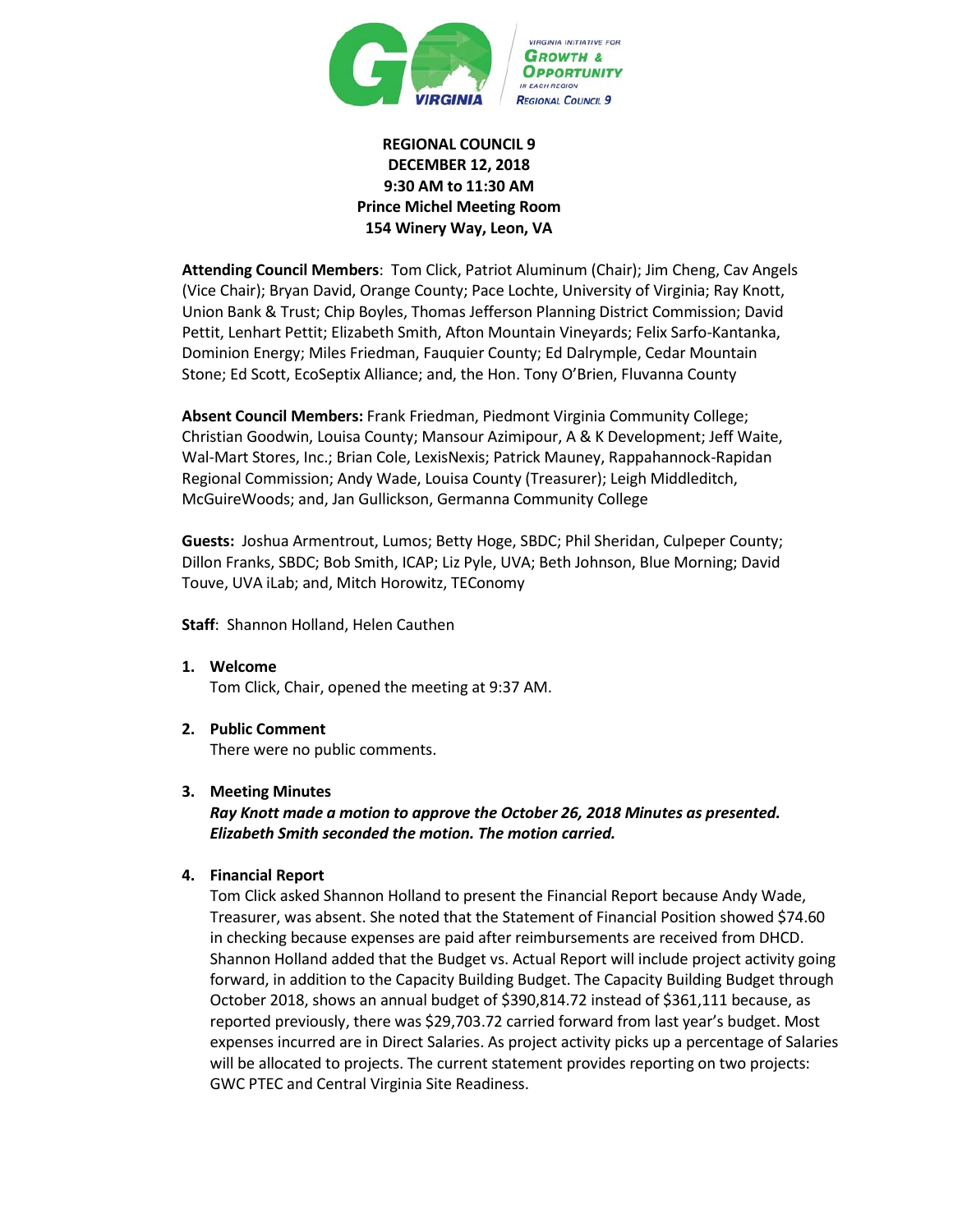*Chip Boyles made a motion to approve the Financial Report. David Pettit seconded the motion. The motion carried.*

### **5. Project Review**

Tom Click opened up discussion on the Catalyst Accelerator Program proposal submitted by Rector and Visitors of the University of Virginia is for \$486,000 for a two year project. The City of Charlottesville and the County of Albemarle are providing the locality match and the Scoring Rubric Summary was provided.

Pace Lochte began the discussion noting that this project came about because a prior ten week program was clearly not enough and this project will allow entrepreneurs for nine to twelve months. She added that the UVA iLab has several decades of experience with startups and the metrics are impressive. Also, she noted, that this was the first innovation project put before the Council. Ray Knott noted that in his professional experience such a program are needed to make sure companies can grow more quickly. Without such support he has seen new companies take up to five years to grow. Miles Friedman noted that he liked the holistic approach that UVA is taking. Bryan David added there are lots of direct and indirect benefits to the region for a program such as Catalyst. David Pettit led a brief discussion on the sustainability potential for the project. In general, the group agreed that the pieces were in place and that all such projects have inherent risk and this was a good risk. Jim Cheng recused himself from voting because his Charlottesville shared working space might be used as part of the project.

*Bryan David made a motion to approve the proposal as submitted. Miles Friedman seconded the motion. Jim Cheng abstained. The motion carried.*

## **6. Chair Update**

Tom Click noted that the Dashboard as of December 1st was provided in the packet. He added that Patrick Mauney will update the Council on Gary Deal's replacement after his Board Meeting later in the day. Since Andy Wade and Christian Goodwin were absent, Tom Click asked Helen Cauthen to give and update on the withdrawal of the Regional Business Park Proposal. Helen Cauthen explained that the Louisa County Board of Supervisors voted 6-0 to not move forward with purchasing the options on the land. Her understanding was it was a last minute set of circumstances that resulted in the vote. Much discussion ensued about the importance of Site Development in the region. It was suggested that perhaps the Council could play a role in promoting the importance of Site Development in the region to citizens, Boards of Supervisors, etc.

### 7. **Region 9 Entrepreneurial Ecosystem Assessment**

Mitch Horowitz, TEConomy, Principal & Managing Director presented on the Regional Entrepreneurial Assessment Project: Presentation on Draft Briefing Report for Region 9. The slideshow presentation (attached) included possible actions or next steps. Mitch Horowitz first answered questions from the Council and Tom Click then allowed questions from the guests.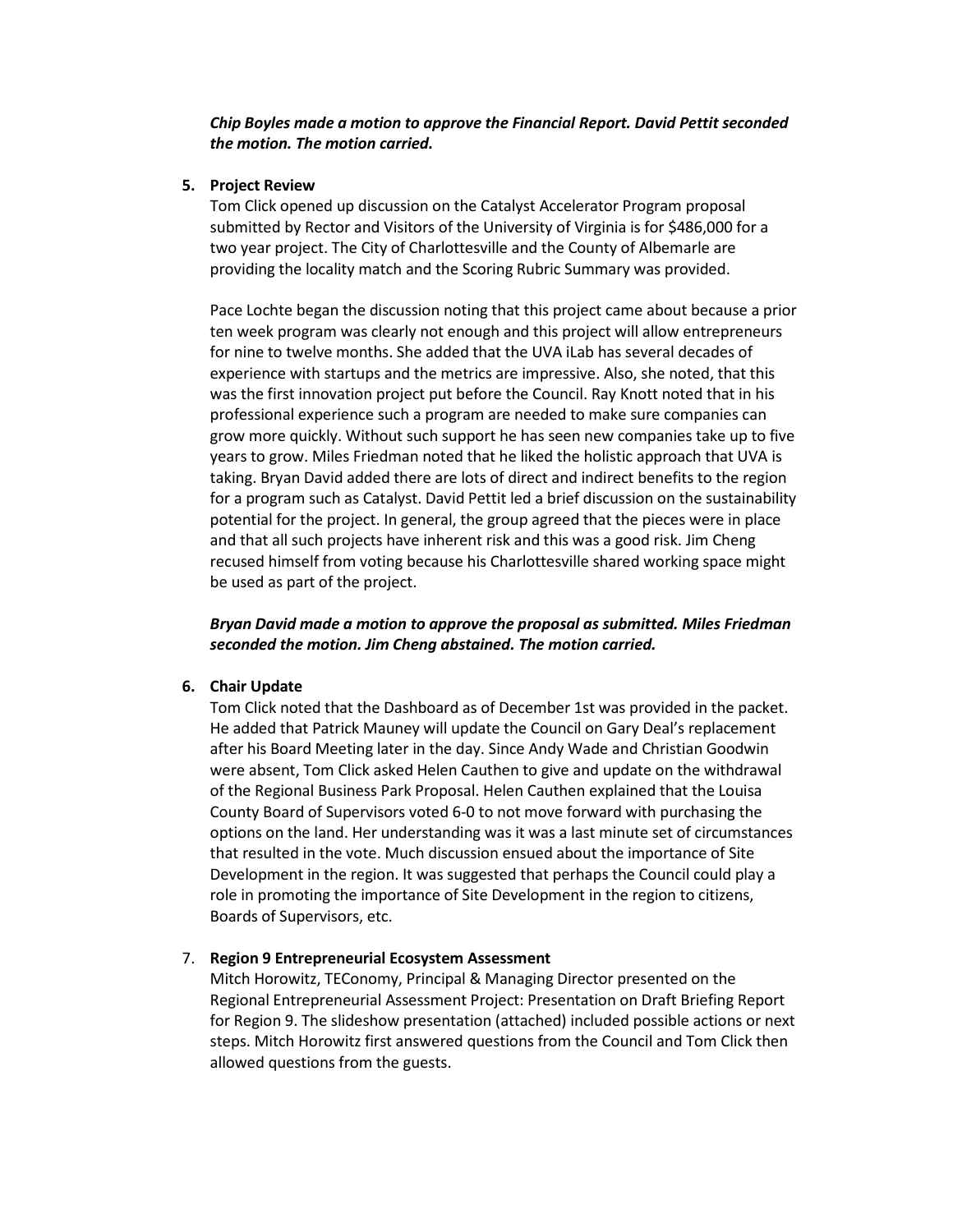### **8. Director Update**

Shannon Holland noted that she had provided her Director Update in the packet and thanked all of those who had hosted recent GO Virginia presentations. Also, she noted that for the first time copies Project Quarterly Reports were included in the packet. Pace Lochte asked if she would keep the Council up to date on any issues related to the project activity. Shannon Holland responded that she was engaging with all applicants and would be sharing issues with the Council as they arise. She noted that GWC PTEC had reported they didn't have the enrollment they expected at the moment, so that might be an issue to discuss at the next Council meeting.

### **9. Other Business**

No other business was presented.

### **10. Next Meeting**

The next meeting is January 31, 2019; 9:30 am to 11:30 am; UVA Research Park, 1001 Research Park Boulevard, 4<sup>th</sup> Floor Conference Room, Charlottesville, VA 22911

### **11. Adjourn**

*Tony O'Brien made a motion to adjourn the meeting. Pace Lochte seconded the motion. The motion carried. The meeting adjourned at 11:28 AM.*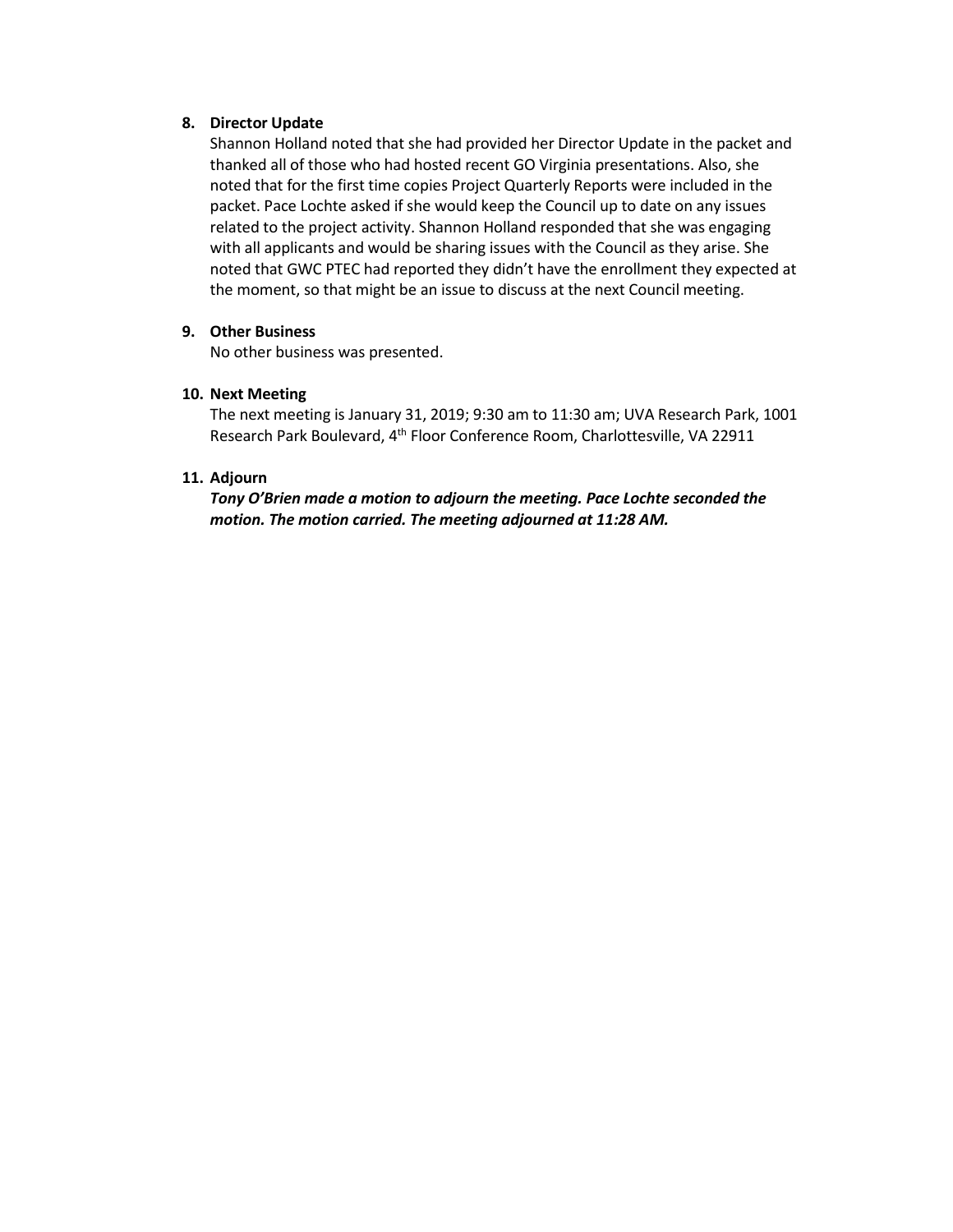

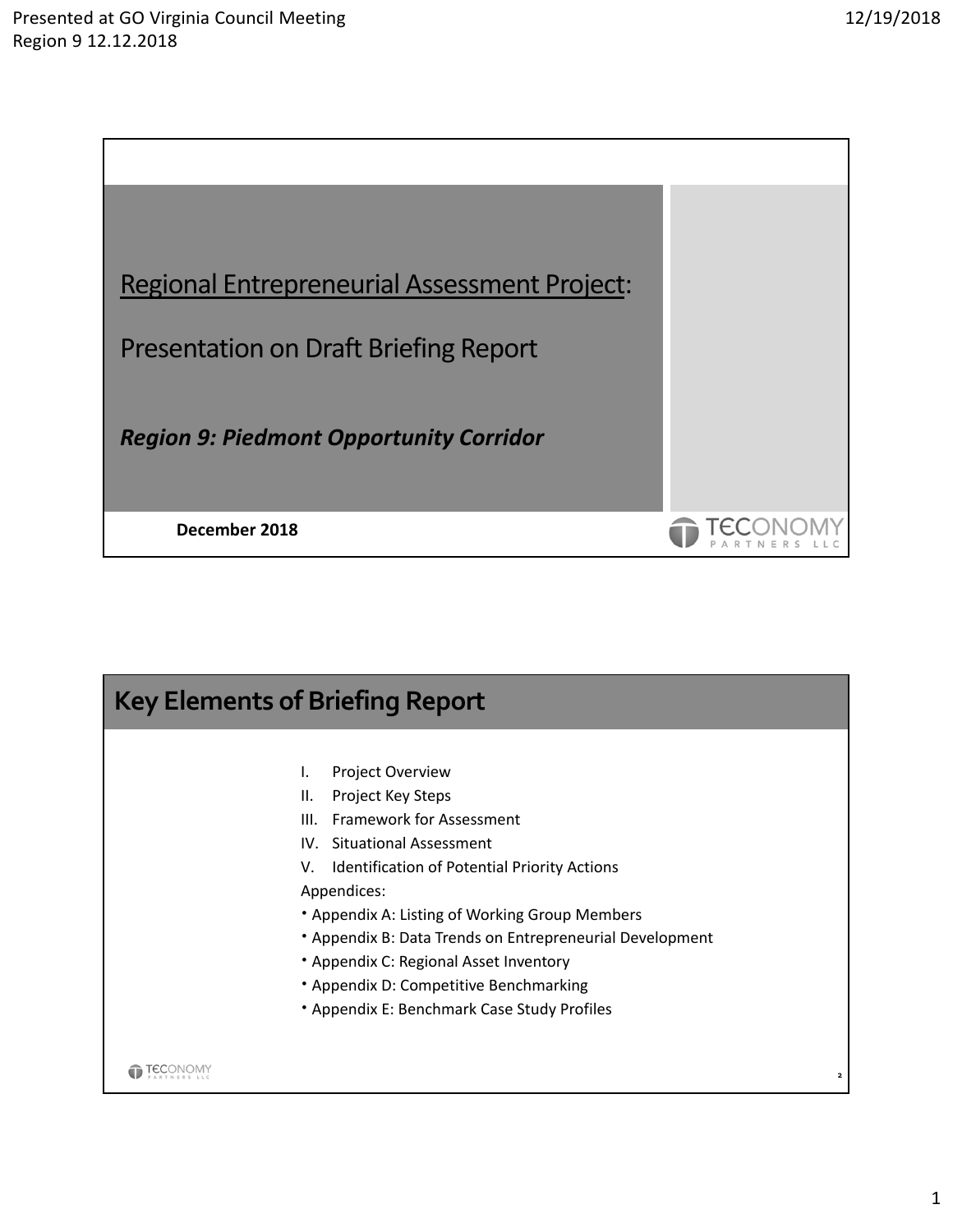

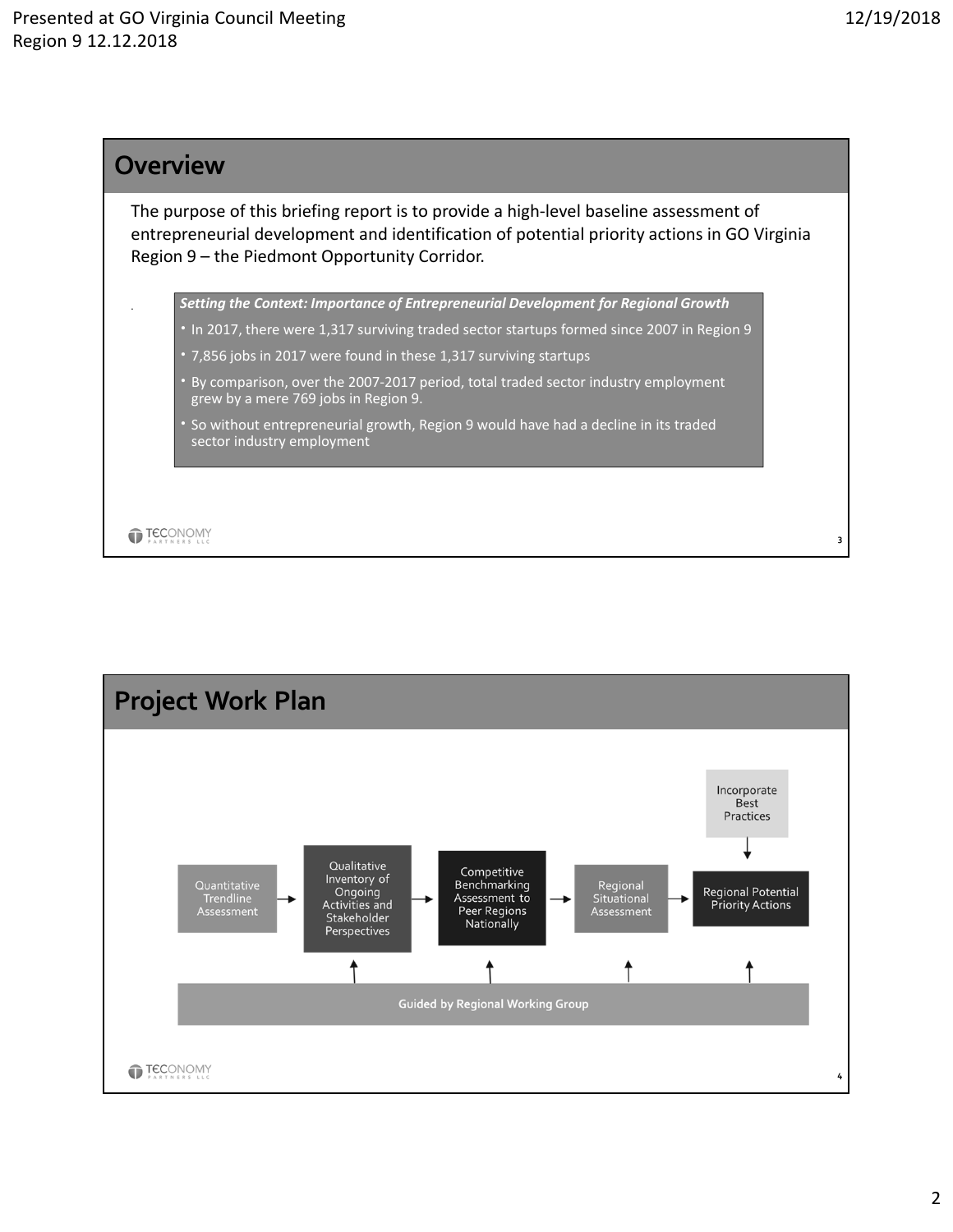



## 3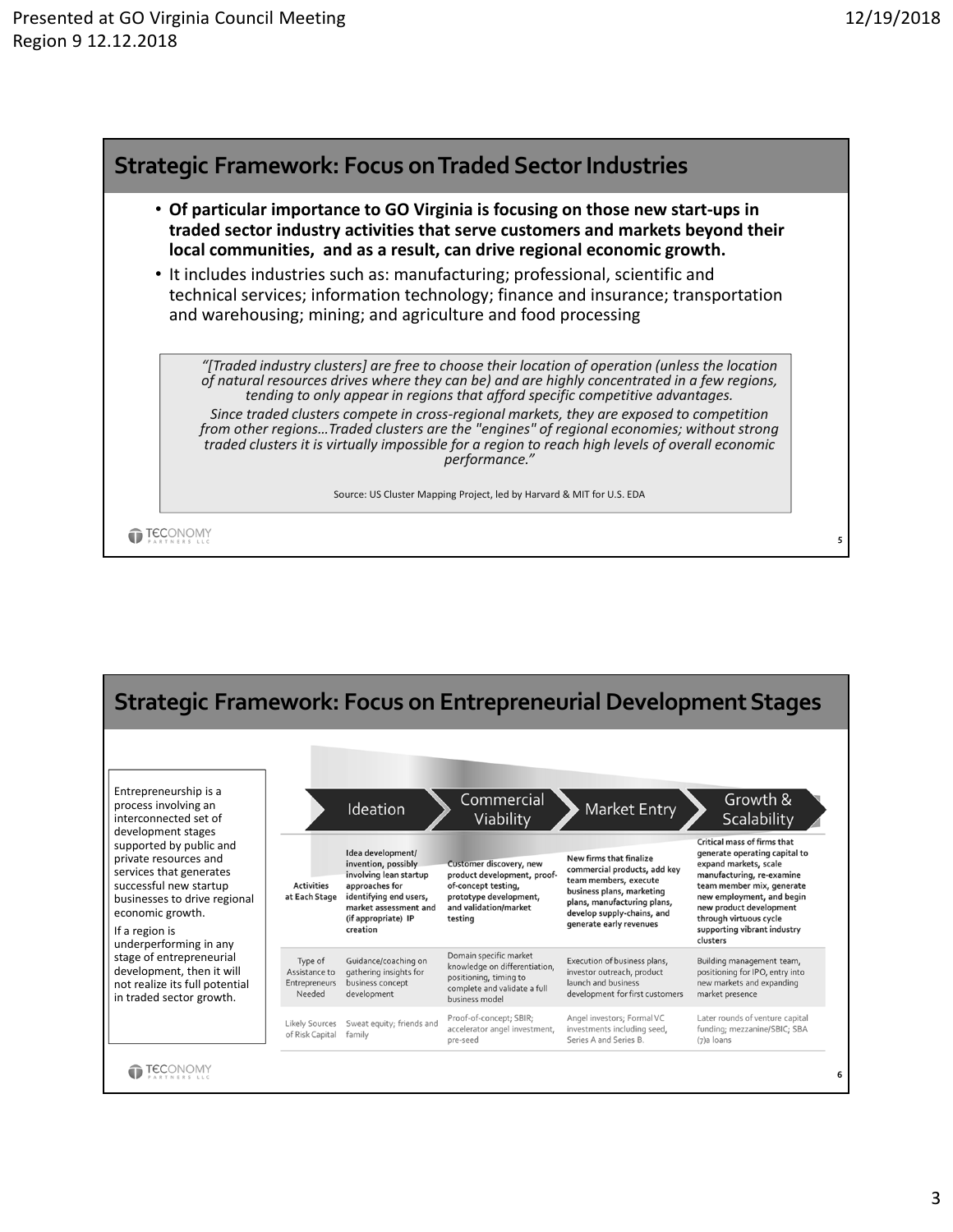**7**

# **Assessment of Ideation in Region 9**

#### *Overall Assessment:*

*Generally positive trends and significant asset base to build upon, but significant opportunities for advancing new program activities.*

#### **Strengths and Opportunities:**

- **Competitive in overall levels of business formation**
- **Broad geographic footprint of traded sector startups across region**
- **Diversity in startup activities across traded sector industry clusters**
- **Significant annual generation of patents**  largely generated from private industry – with a focus on both IT and life sciences.
- **University research is sizable and growing strongly**
- **Talent base of highly educated workers**
- **A growing focus on creating entrepreneurial service hubs in region underway in Charlottesville and Fauquier County**

### **Gaps and Weaknesses:**

- **Significant volatility in business startups from year‐to‐year**, with a range from 148 startups (2017) to 301 startups (2013) in just the past five years
- **Limited programming targeted to traded sector entrepreneurs outside of University of Virginia's efforts** ‐‐ though these UVA efforts are seeking to reach out to broader community base of entrepreneurs

# **KeyGraphics fromAssessment of Ideation in Region 9**

**Region 9 has diversity in base of startups across traded sector industry clusters as well as across areas of the region**

| <b>Major Industry</b><br>Cluster***<br>(those relating to regional<br>priority clusters bold faced) | <b>Number of Start-</b><br>ups Since 2007<br>Surviving by 2017 | Start-up<br><b>Employment</b><br><b>Levels</b> , 2017 |
|-----------------------------------------------------------------------------------------------------|----------------------------------------------------------------|-------------------------------------------------------|
| <b>Agriculture &amp; Food Processing</b>                                                            | 195                                                            | 1,056                                                 |
| <b>Business Services</b>                                                                            | 637                                                            | 2,653                                                 |
| Energy, Natural Resources, &<br><b>Finished Products</b>                                            | 63                                                             | 406                                                   |
| Engineering, R&D, Testing &<br><b>Technical Services</b>                                            | 97                                                             | 654                                                   |
| <b>Financial &amp; Insurance Services</b>                                                           | 170                                                            | 613                                                   |
| <b>Health Care Services</b>                                                                         | 28                                                             | 710                                                   |
| <b>Information Technology &amp;</b><br><b>Communications Services</b>                               | 74                                                             | 577                                                   |
| <b>Life Sciences</b>                                                                                | 42                                                             | 389                                                   |
| <b>Manufacturing</b>                                                                                | 58                                                             | 608                                                   |
| Ship Building, Aerospace, &<br>Defense                                                              | $\overline{a}$                                                 | 78                                                    |
| <b>Transportation, Distribution</b><br>and Logistics                                                | 231                                                            | 1,438                                                 |
|                                                                                                     |                                                                |                                                       |

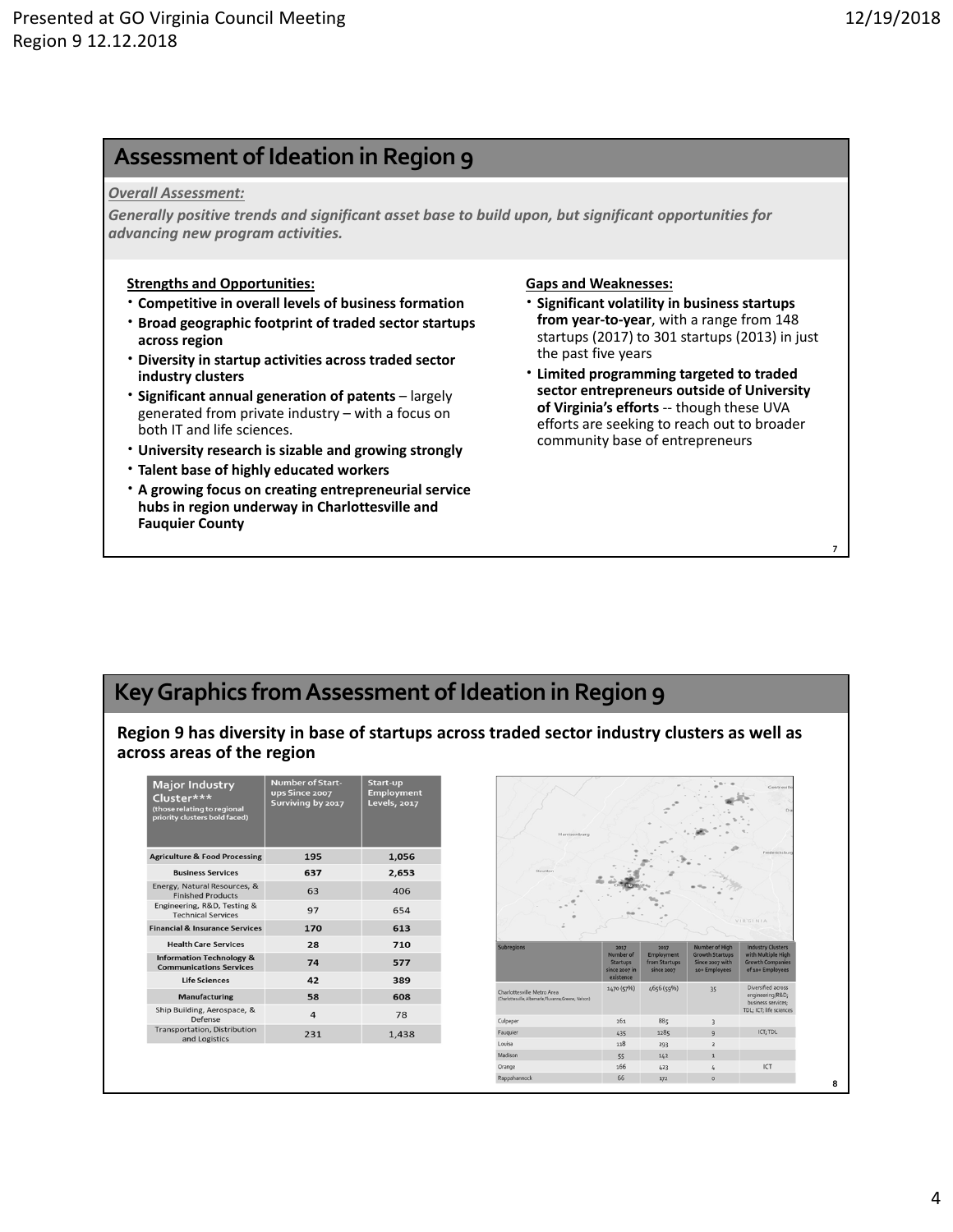**9**

**10**

## **Assessment ofCommercialViability in Region 9**

#### *Overall Assessment:*

*Specific strength in university research commercialization for life sciences that can be expanded to other fields, plus opportunity to better position base of innovative companies found in region for success in commercializing products*

#### **Strengths and Opportunities:**

- **Sizable base of SBIR funding to small innovation‐ based companies**
- **University technology transfer performing above national average,** but room for improved compared to top performing universities such as Purdue and University of Florida.
- **University of Virginia's success in life sciences commercialization to validate technologies and business models**

#### **Gaps and Weaknesses:**

- **Missing toolbox for supporting technology commercialization targeted to emerging companies across the region.** 
	- More informal network for accelerating companies, and not more systematic programming with quality and scale.
	- **University of Virginia research commercialization efforts outside of life sciences are lagging**, including no proof‐ of‐concept funding, mentor networks, access to entrepreneurs‐in‐residence to scout for technologies and pre‐seed/seed funding.

# **Assessment of Market Entry in Region 9**

### *Overall Assessment:*

*Key strength of region's entrepreneurial ecosystem, led by private‐sector venture investment.* 

### **Strengths and Opportunities:**

- **High performing in share and growth of jobs in younger, traded sector firms**
- **Level and growth of venture capital significantly outpacing peers**
- **Angel investments by high‐net worth investors in the region, led by Charlottesville Angel Network, has been a crucial resource**
- **Incubator and co‐working spaces targeted to entrepreneurs found in both Charlottesville and Fauquier counties**

### **Gaps and Weaknesses:**

- **Access to startup capital in Region 9 outside of Charlottesville ‐‐** No locally targeted angel investor or micro‐loan funds for early stage startups found in northern counties of region
- **Lack of lead early stage investors for high‐ potential startups needing formal venture capital investments beyond \$1‐\$2 million from angel investor rounds**
- **Despite strength of life sciences commercialization, there is no specialized wet lab facilities for startup and emerging life science companies**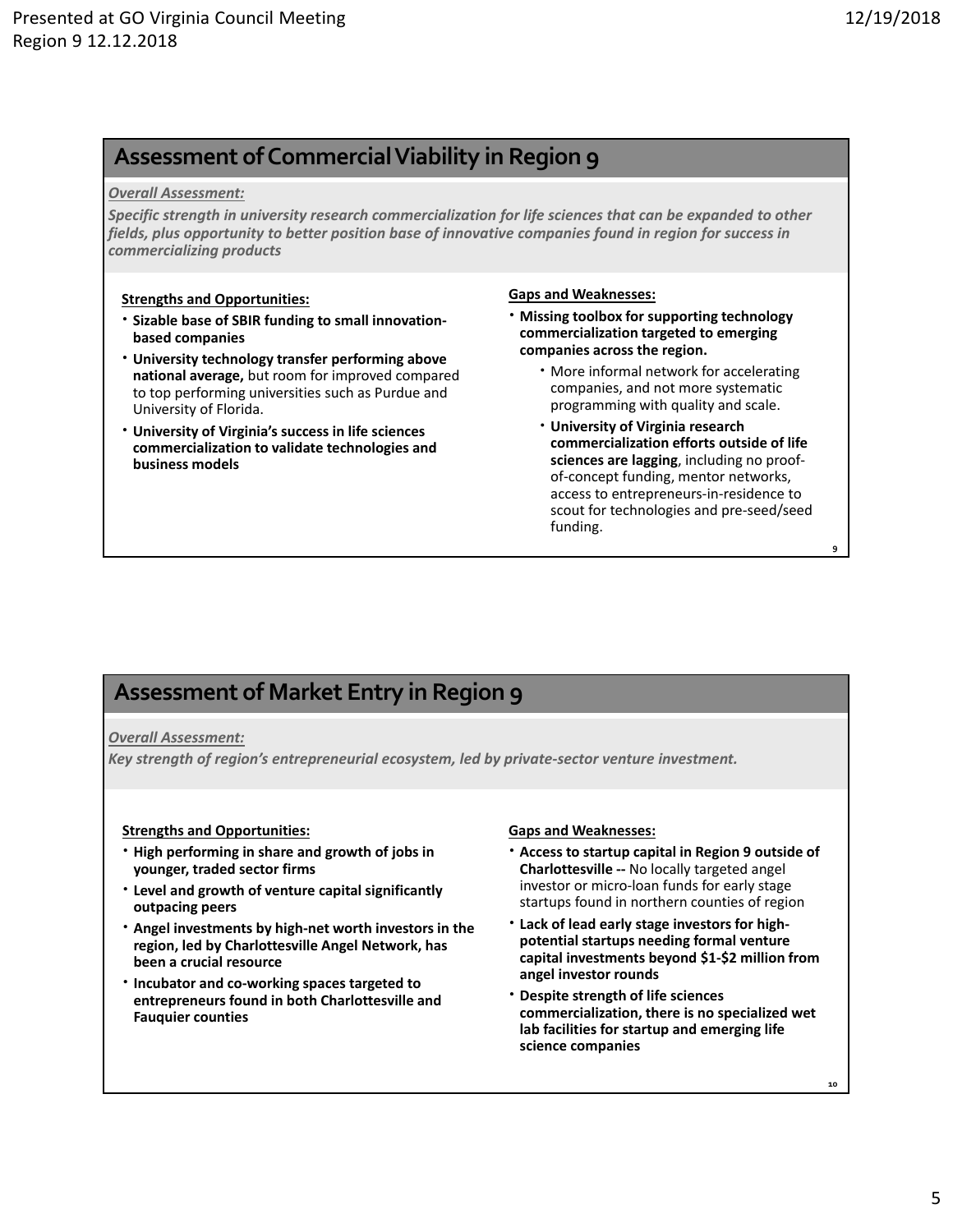

# **Assessment ofGrowth and Scalability in Region 9**

### *Overall Assessment:*

*Uneven performance with significant opportunities to foster more retention and expansion of startups in the region.* 

### **Strengths and Opportunities:**

- **Right ingredients in region to grow startup companies**
- **Inc. 5000 fastest growing companies doubled in region and now stands at six**
- **Growth from startup companies important for many emerging industry clusters in the region as well as high‐ performing traditional industry of agriculture & food processing**

### **Gaps and Weaknesses:**

- **Surprisingly, low contribution of startups to growth of regional strength in Information and Communications Technology cluster**
- **Declines in SBA 7(a) loans supporting growth‐oriented small businesses in more traditional‐based traded sector industries.**
- **Concerns voiced by stakeholders of talent shortages to scale‐ up startups, despite in‐migration,** despite growth of highly educated workforce and positive in‐migration
- **Lack of networking for entrepreneurs and more formalized efforts to identify startup and emerging company needs outside of Charlottesville and, increasingly, Fauquier County**
- **12 Outside of life sciences in Charlottesville with Cville BioHub, there is no focused targeted sector programs to support entrepreneurial development.**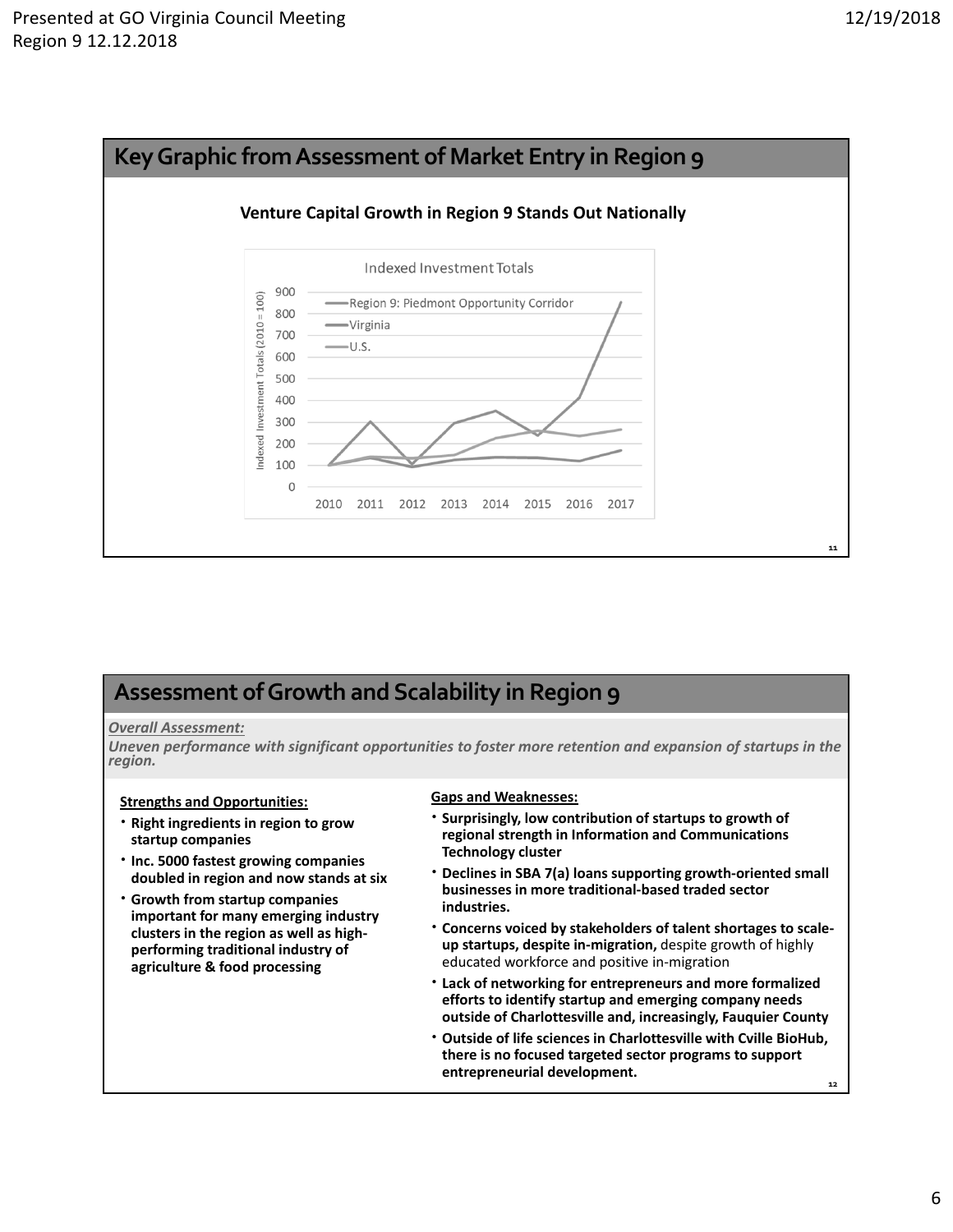| Key Graphic from Assessment of Growth and Scalability in Region 9                    |                                                             |                                            |                        |                              |                                                    |                                            |                                                   |                                              |                                                            |  |  |
|--------------------------------------------------------------------------------------|-------------------------------------------------------------|--------------------------------------------|------------------------|------------------------------|----------------------------------------------------|--------------------------------------------|---------------------------------------------------|----------------------------------------------|------------------------------------------------------------|--|--|
| Contribution of Entrepreneurial Development to Traded Sector Industry Cluster Growth |                                                             |                                            |                        |                              |                                                    |                                            |                                                   |                                              |                                                            |  |  |
| <b>Industry Cluster</b>                                                              | <b>Economic</b><br><b>Development Position</b><br>in Region | <b>Contribution of</b><br>Entrepreneurship | <b>Data Analysis</b>   |                              |                                                    |                                            |                                                   |                                              |                                                            |  |  |
|                                                                                      |                                                             |                                            | 2017<br>Employ<br>ment | 2017<br>Location<br>Quotient | Regional 2007-<br>2017<br>Percentage Job<br>Growth | U.S. 2007-2017<br>Percentage Job<br>Growth | Net Job<br>Growth, All<br>Companies,<br>2007-2017 | Net Job<br>Growth.<br>Startups,<br>2007-2017 | Share Start-ups of<br>All Net Job<br>Growth, 2007-<br>2017 |  |  |
| Agriculture & Food<br>Processing                                                     | <b>Current Strength</b>                                     | Significant                                | 3,827                  | 1.19                         | 47.2%                                              | 10.7%                                      | 1,227                                             | 1056                                         | 86%                                                        |  |  |
| <b>Business</b><br><b>Services</b>                                                   | Sizable/Growing                                             | <b>Very Significant</b>                    | 6.796                  | 0.84                         | 4.8%                                               | 9.1%                                       | 313                                               | 2653                                         | 847%                                                       |  |  |
| Energy, Natural Resources, &<br><b>Finished Products</b>                             | Specialized/Declining                                       | <b>Very Significant</b>                    | 3,615                  | 1.38                         | $-18.7%$                                           | $-13.3%$                                   | $-829$                                            | 406                                          | >100%                                                      |  |  |
| Engineering, R&D, Testing &<br><b>Technical Services</b>                             | <b>Emerging Strength</b>                                    | <b>Very Significant</b>                    | 1,940                  | 1.08                         | 9.6%                                               | 6.5%                                       | 170                                               | 654                                          | 385%                                                       |  |  |
| Financial & Insurance<br>Services                                                    | <b>Emerging Strength</b>                                    | <b>Very Significant</b>                    | 1,902                  | 0.58                         | 38.6%                                              | $-4.1%$                                    | 530                                               | 613                                          | 116%                                                       |  |  |
| Information Technology &<br><b>Communications Services</b>                           | <b>Current Strength</b>                                     | Modest                                     | 3.432                  | 1.14                         | 66.3%                                              | 50.8%                                      | 1.369                                             | 577                                          | 42%                                                        |  |  |
| Life<br><b>Sciences</b>                                                              | <b>Emerging Strength</b>                                    | <b>Very Significant</b>                    | 847                    | 0.55                         | 23.3%                                              | 9.7%                                       | 160                                               | 389                                          | 243%                                                       |  |  |
| Manufacturing                                                                        | <b>Declining</b>                                            | <b>Very Significant</b>                    | 3,958                  | 0.49                         | $-32.3%$                                           | $-13.5%$                                   | $-1,891$                                          | 608                                          | >100%                                                      |  |  |
| Ship Building, Aerospace, &<br>Defense                                               | <b>Current Strength</b>                                     | Modest                                     | 942                    | 1.24                         | 37.1%                                              | $-7.7%$                                    | 255                                               | 78                                           | 31%                                                        |  |  |
| Transportation, Distribution<br>and Logistics                                        | <b>Declining</b>                                            | <b>Very Significant</b>                    | 3,985                  | 0.56                         | $-9.8%$                                            | 8.7%                                       | $-435$                                            | 1438                                         | >100%                                                      |  |  |
|                                                                                      |                                                             |                                            |                        |                              |                                                    |                                            |                                                   |                                              | 13                                                         |  |  |

# **Potential Priority Actions Identified for Entrepreneurial Development in Region 9**

- Develop stronger ideation programming targeting traded sector startups.
- Support advancement of integrated accelerators‐incubators‐coworking entrepreneurial hubs across the region
- Catalyze wider range of risk capital in the region
- Strengthen networking of traded sector industry clusters
- Concept of a "Regional Entrepreneurial Quarterback"

**14**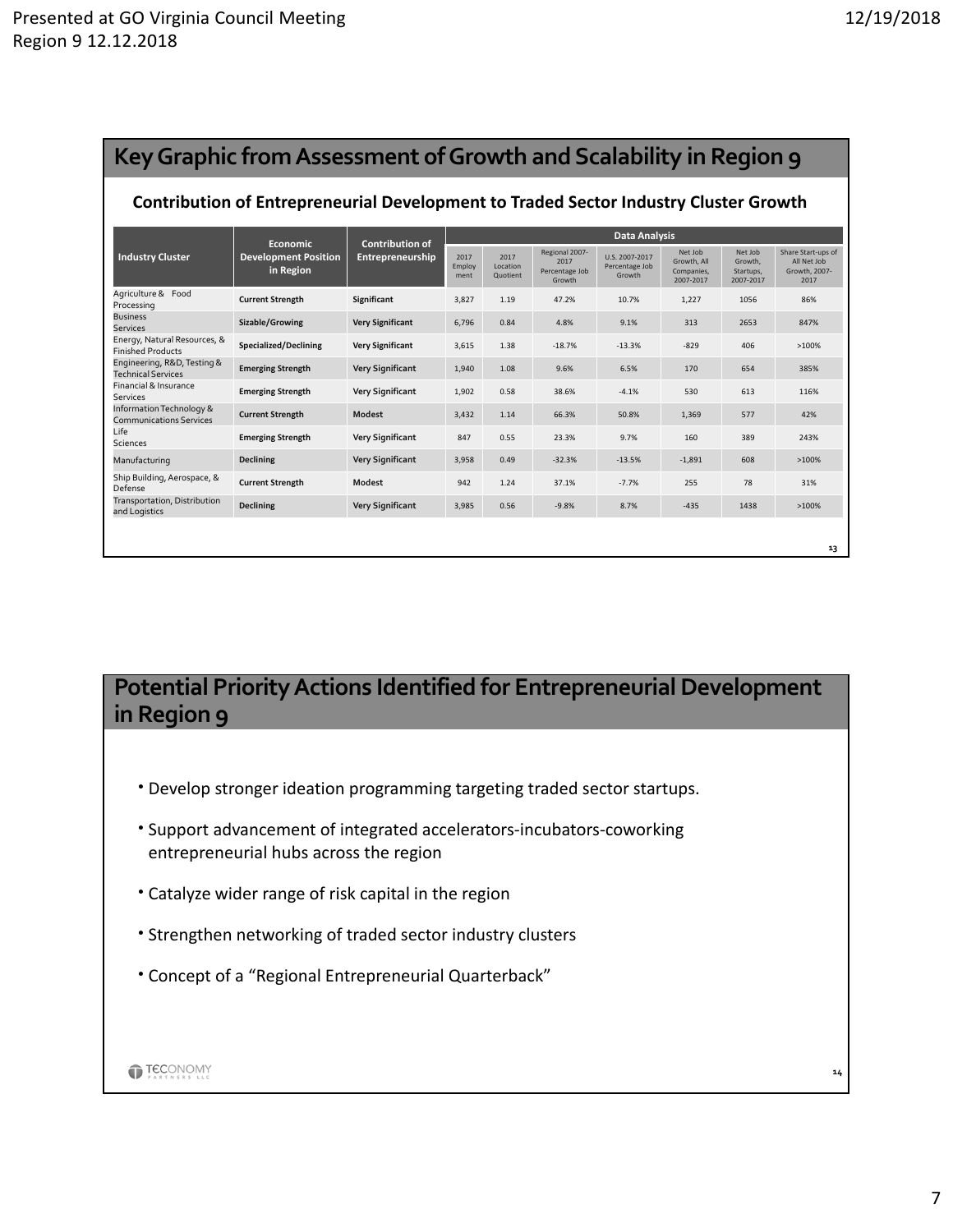## Potential PriorityAction**:Develop strongerideation programming targeting traded sector opportunities**

#### **Rationale:**

- Take better advantage of region's strong base of talent and innovation activities to raise and sustain new business formation
- Limited ideation outreach currently in the region to broader base of non‐university high‐growth potential traded sector entrepreneurs
- Opportunity to raise entrepreneurial development in Information and Communication Technology cluster
- Opportunity to support small innovation businesses that receive or seek SBIR awards
- Address gap in UVA research commercialization efforts in non‐life science areas, especially ICT or "tech" based businesses to raise contribution to growth of that sector

**TECONOMY** 

#### **Possible Activitie**

- **Create an ongoing regional capacity to offer ideation programs** for potential entrepreneurs similar to SBDC's Innovation Commercialization Assistance Program
- **Leverage expertise and resources of UVA through its iCorps site** to have trainers and counselors from within the region
- **Create a referral network** tapping existing economic development organizations, coworking and incubator facilities, angel investors, local bankers and professional service providers
- **Sponsor entrepreneurs‐in‐residence fellows in targeted sectors relevant to Region 9** to work with identified regional entrepreneurial startup teams that successfully complete initial phases of ideation program and demonstrate high‐ growth potential

#### **Illustrative Best Practice Examples:**

- Chattanooga, TN: Co.Starters 9 week lean startup program followed by Co.Lab Accelerator mentoring program for high‐ growth potential startups
- Charlotte: Ventureprise at UNC, Charlotte leverages its NSF i Corps site to bring a custom discovery/mentorship program to non‐university related, early‐ stage, innovation‐driven startups in the region. Successful teams then able to tap micro‐grant (up to \$10k) or seed grant (up to \$50k) from statewide NC IDEA program.
- Raleigh‐Durham: Blackstone Entrepreneurs Network North Carolina that provides expert venture coaching through a veteran group of EIRs

**15**

## **Potential Priority Action: Support advancement of integrated acceleratorsincubators‐coworking entrepreneurial hubs across the region**

#### **Rationale:**

- While Charlottesville is the major hub of entrepreneurial activity in Region 9, **there are significant pockets of entrepreneurial activity found across the region**.
- **Even Charlottesville lacks accelerator programs to support entrepreneurial teams** to be mentored and provided initial pre‐seed funding to advance their business concepts to the stage of company launch, including the identification of customers, new product development and business planning for startups
- **Address gap in UVA research commercialization efforts in non‐life science areas**, especially ICT or "tech" based businesses to raise contribution to growth of that sector

**TECONOMY** 

#### **Possible Activities:**

- **Leverage existing and encourage formation of new enterprise centers offering incubation and coworking spaces** involving support of local public/private partnerships across communities in Region 9
- **Create a collaboration across entrepreneurial hubs** to develop shared programs, mentor networks, outreach activities, pitch competitions, etc.
- **Offer acceleration services as a follow‐ on to proposed ideation services** for identified high‐growth potential startups, especially targeting cohorts to specific industry clusters and market opportunities
- **Engage with existing angel networks and individual angel investors to develop a strong pipeline** of investment‐ready new venture startups

#### **Illustrative Best Practice Examples:**

- Birmingham, AL: Innovation Depot, a 140,000 incubator/coworking space, is home for a variety of entrepreneurial and talent initiatives in collaboration with community stakeholders and UAB, including a new technology accelerator, Velocity, that invests up to \$50k in seed funding for selected startup teams.
- Charlotte, NC: Within their entrepreneurial hub, known as Packard Place, offers a network of accelerator program services including in cleantech, fintech and more general tech‐based businesses
- Greenville, AL: Led by the NEXT program of the Greenville Chamber, brings a strong focus on entrepreneurial and innovation‐ focused small businesses, with three different facilities, including one targeted for advanced manufacturing, mentoring programs, events and other ecosystem development efforts.
- Gainesville, Florida: Multiple types of entrepreneurial hubs including Sid Martin Biotech, Florida Innovation Hub, Innovation Square and smaller incubators located near smaller high education institutions.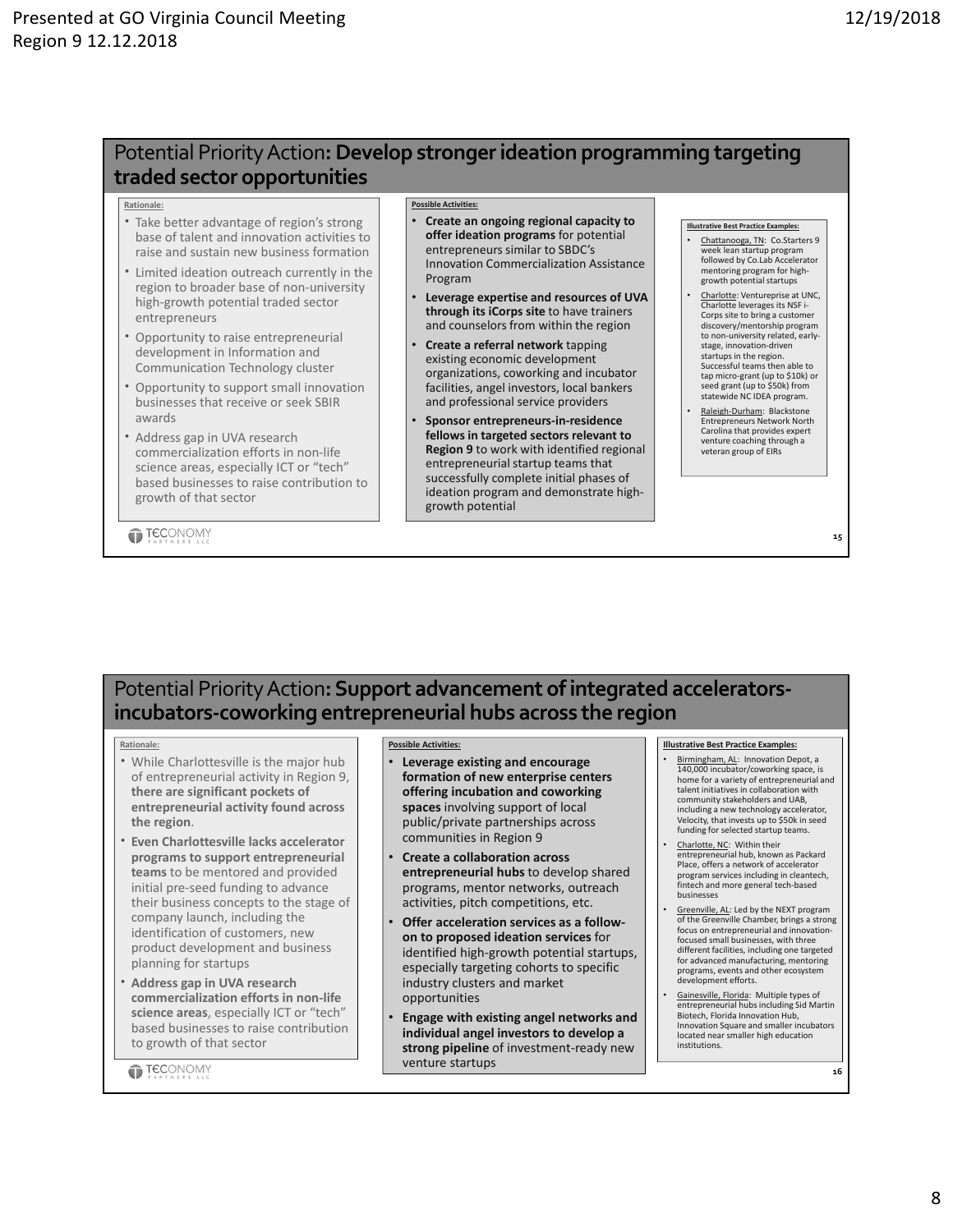## Potential PriorityAction**:Catalyze widerrange ofrisk capital in the region**

#### **Rationale:**

- Beyond the success of Charlottesville Angel Network, **there are significant range of risk capital needs**, including:
- **Lack of lead early stage formal VC investors for high‐potential startups** needing formal venture capital investments beyond \$1‐\$2 million from angel investor rounds.
- **Need for access to startup capital outside of Charlottesville**.

#### **Possible Activities:**

- **Form a regional or multi‐regional seed fund** able to bridge angel investors and more formal venture capital, with ability to lead syndication at seed stage and participate in follow‐on early stage rounds
- **Create a region‐wide micro‐loan fund targeted to traded sector startups involved in more traditional traded sector activities**, such as agriculture and food processing, other manufacturing and business services. Learn from and perhaps build upon micro‐loan efforts of Community Investment Collaborative in Charlottesville area to become region‐wide and offer a targeted fund for traded‐sector startups coming through ideation programs and identified as high‐growth potential.
- **Organize angel investors across the region** to tap broader range of deal flow coming out of the network of entrepreneurial hubs in the region and their ideation/acceleration programs

#### **Illustrative Best Practice Examples:** Susquehanna, PA: Rural

- Business Innovation organization provides business technical assistance for accessing financing, along with a micro‐loan startup grants, as well as a network of incubators near local colleges and universities (including Bucknell).
- Chattanooga, TN: Two seed funds are active in the region, Chattanooga Renaissance Fund and Lamp Post Group.
- Ohio Third Frontier: 34 pre‐ seed or seed funds established across regions of Ohio, capitalized at approximately \$6-\$7 million on average.

**17**

**18**

**TECONOMY** 

## **Potential Priority Action: Strengthen networking of traded sector industry clusters**

#### **Rationale:**

- Build upon the unique needs found across the diversity of startup activities found in traded sector industry clusters.
- Engage startups more actively across the region based on their specific industry domain requirements involving customers, new product development and technology adoption, talent and workforce needs and financing requirements.
- Outside of life sciences, there is not industry‐specific organizations in the region.

**TECONOMY** 

#### **Possible Activities:**

- **Facilitate bringing together entrepreneurs from around the region in specific industry clusters** to learn of their interest in coming together to form an industry innovation network.
- **Allow entrepreneurs to define initial activities of industry innovation network** to support their growth and access to specific domain‐focused resources, such as mentor and professional service networks, accelerator services, infrastructure development, risk capital needs, talent and workforce programs, etc.
- **Host ongoing networking activities, workshops and investor forums**.
- **With effort of Cville Biohub, need for wet lab space** is likely to be a major requirement. In Virginia, emulate Richmond's use of Virginia Biotechnology Research Authority to help finance wet lab space.

#### **Illustrative Best Practice Examples:**

- Chattanooga, TN: Focused on targeted industry innovation networks through ongoing accelerator programming including ultra‐high bandwidth business applications, consumer goods, outdoor recreation and food/beverage.
- Greenville, AL: Focused on regional opportunity with strong presence of foreign auto makers to establish International Center for Automotive Research that represents significant public/private partnership and involves a Center for Emerging Technologies. Plus, strong focus on entrepreneurial programs for advanced manufacturing through Chamber's entrepreneurial program efforts.
- Gainesville, FL: Sid Martin Biotech a 40,000 sf wet lab incubator with a strong track record of successful startups
- Raleigh‐Durham: NCBioTech Center, a long‐established resource supporting growth of life sciences with a historical focus on the Raleigh‐Durham region. Has formed interest groups in specialized life sciences areas to pursue new opportunities and collaborative efforts, which has led to spin‐off resources such as in forest biotechnology.